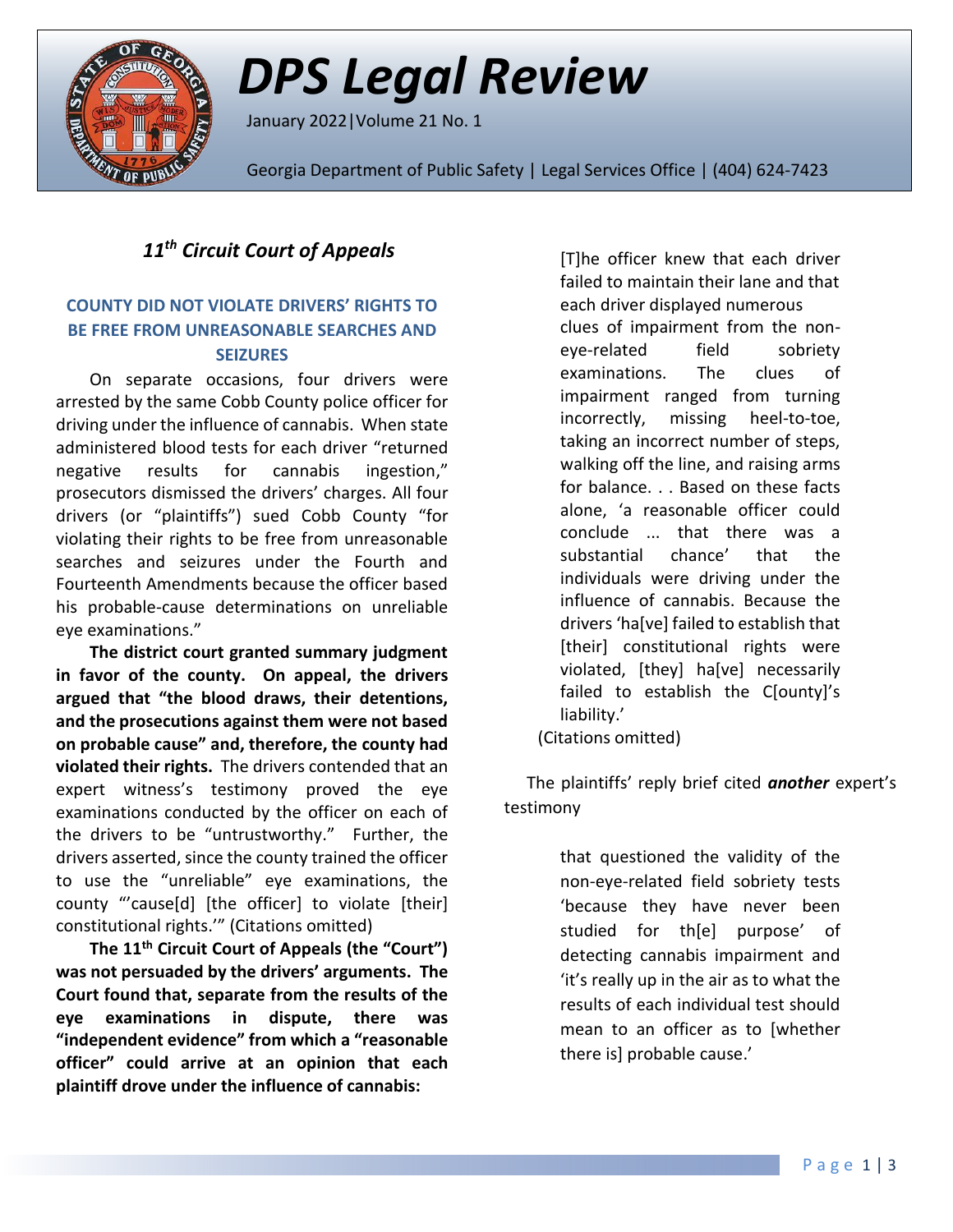The Court ruled that, since the plaintiffs failed to raise this as an issue on appeal, "[a]ny challenge to the inherent unreliability of the non-eye-related field sobriety tests was forfeited[.]" The Court also reasoned that "probable cause does not require that officers have enough evidence to make a correct medical diagnosis or that they investigate and rule out all other possible innocent causes of suspicious facts."

Based on the foregoing, the Court affirmed the district court's ruling. *Ebner v. Cobb County,* No. 20- 11318, 2021 WL 6118169 (11th Cir. Dec. 27, 2021).

## *Supreme Court of Georgia*

### **TRIAL COURT PROPERLY SUPPRESSED DEFENDANT'S REFUSAL TO SUBMIT TO STATE ADMINISTERED URINE TEST**

On November 13, 2018, a police officer discovered Awad "sleeping in the driver's seat of a vehicle that was stopped in the middle of an intersection." After arresting Awad, the officer read the Georgia Implied Consent Notice, requesting that Awad submit to a state-administered chemical test of his urine. Awad refused to consent.

Awad was charged with driving under the influence of any drug to the extent that it was less safe for him to drive. He was also charged with improper stopping and failure to wear a safety belt. Awad filed a pretrial motion to suppress evidence of his refusal to submit to the urine test. The trial court granted Awad's motion, and the State appealed from this decision. The Georgia Court of Appeals reversed the trial court's decision.

The Georgia Supreme Court granted certiorari to review whether the trial court improperly concluded that the State was not permitted to introduce evidence at trial of Awad's refusal to provide a urine sample for chemical testing, based on his right against self-incrimination afforded by Article I, Section I, Paragraph XVI of the Georgia Constitution of 1983. Paragraph XVI reads: "No person shall be compelled to give testimony tending in any manner to be self-incriminating."

**In its 2017 decision in** *Olevik v. State* **(302 Ga. 228), the Georgia Supreme Court held that the scope of "testimony" referenced in Paragraph XVI "was not 'limited to evidence of a testimonial or communicative nature.'" The** *Olevik* **Court held that "[Paragraph XVI](http://www.westlaw.com/Link/Document/FullText?findType=L&pubNum=1000469&cite=GACNART1S1PXVI&originatingDoc=I1d9e3600793811eca4c4bfe9a1626bce&refType=LQ&originationContext=document&vr=3.0&rs=cblt1.0&transitionType=DocumentItem&contextData=(sc.Keycite)) prohibits compelling a suspect to perform an act that itself generates incriminating evidence." Therefore, the Court determined: "[Paragraph XVI](http://www.westlaw.com/Link/Document/FullText?findType=L&pubNum=1000469&cite=GACNART1S1PXVI&originatingDoc=I1d9e3600793811eca4c4bfe9a1626bce&refType=LQ&originationContext=document&vr=3.0&rs=cblt1.0&transitionType=DocumentItem&contextData=(sc.Keycite)) protects against compelled [deep lung] breath tests and affords individuals a constitutional right to refuse testing."**

The *Olevik* Court distinguished "normal" breath exhalations from those required for a person to provide a breath sample at law enforcement's request: "Although exhaling breath generally occurs "involuntarily and automatically," . . . "[s]ustained strong blowing into a machine for several seconds requires a suspect to breathe unnaturally for the purpose of generating evidence against himself."

**In 2019, the Georgia Supreme Court decided** *Elliott v. State* **(305 Ga. 179), in which the issue was "when a defendant's refusal to submit to such a [compelled breath] test should be suppressed." The Elliott Court held that "[Paragraph XVI](http://www.westlaw.com/Link/Document/FullText?findType=L&pubNum=1000469&cite=GACNART1S1PXVI&originatingDoc=I1d9e3600793811eca4c4bfe9a1626bce&refType=LQ&originationContext=document&vr=3.0&rs=cblt1.0&transitionType=DocumentItem&contextData=(sc.Keycite)) precludes admission of evidence that a suspect refused to consent to a breath test."**

In its review of Awad's case, the Supreme Court reasoned:

> Under *[Olevik](http://www.westlaw.com/Link/Document/FullText?findType=Y&serNum=2042886394&pubNum=0000711&originatingDoc=I1d9e3600793811eca4c4bfe9a1626bce&refType=RP&originationContext=document&vr=3.0&rs=cblt1.0&transitionType=DocumentItem&contextData=(sc.Keycite))* and *[Elliott](http://www.westlaw.com/Link/Document/FullText?findType=Y&serNum=2047557297&pubNum=0000711&originatingDoc=I1d9e3600793811eca4c4bfe9a1626bce&refType=RP&originationContext=document&vr=3.0&rs=cblt1.0&transitionType=DocumentItem&contextData=(sc.Keycite))*, the right against compelled self-incrimination protected by [Paragraph XVI](http://www.westlaw.com/Link/Document/FullText?findType=L&pubNum=1000469&cite=GACNART1S1PXVI&originatingDoc=I1d9e3600793811eca4c4bfe9a1626bce&refType=LQ&originationContext=document&vr=3.0&rs=cblt1.0&transitionType=DocumentItem&contextData=(sc.Keycite)) prohibits the State from admitting into evidence a defendant's refusal to submit to a urine test when doing so would require a defendant to urinate into a collection container to generate a sample for chemical testing. *This collection method necessarily requires a defendant to cooperate with the State by performing an act that generates self-incriminating evidence. Specifically, a defendant must urinate into a container, at the time and in the manner directed by the State, to ensure that the State can*